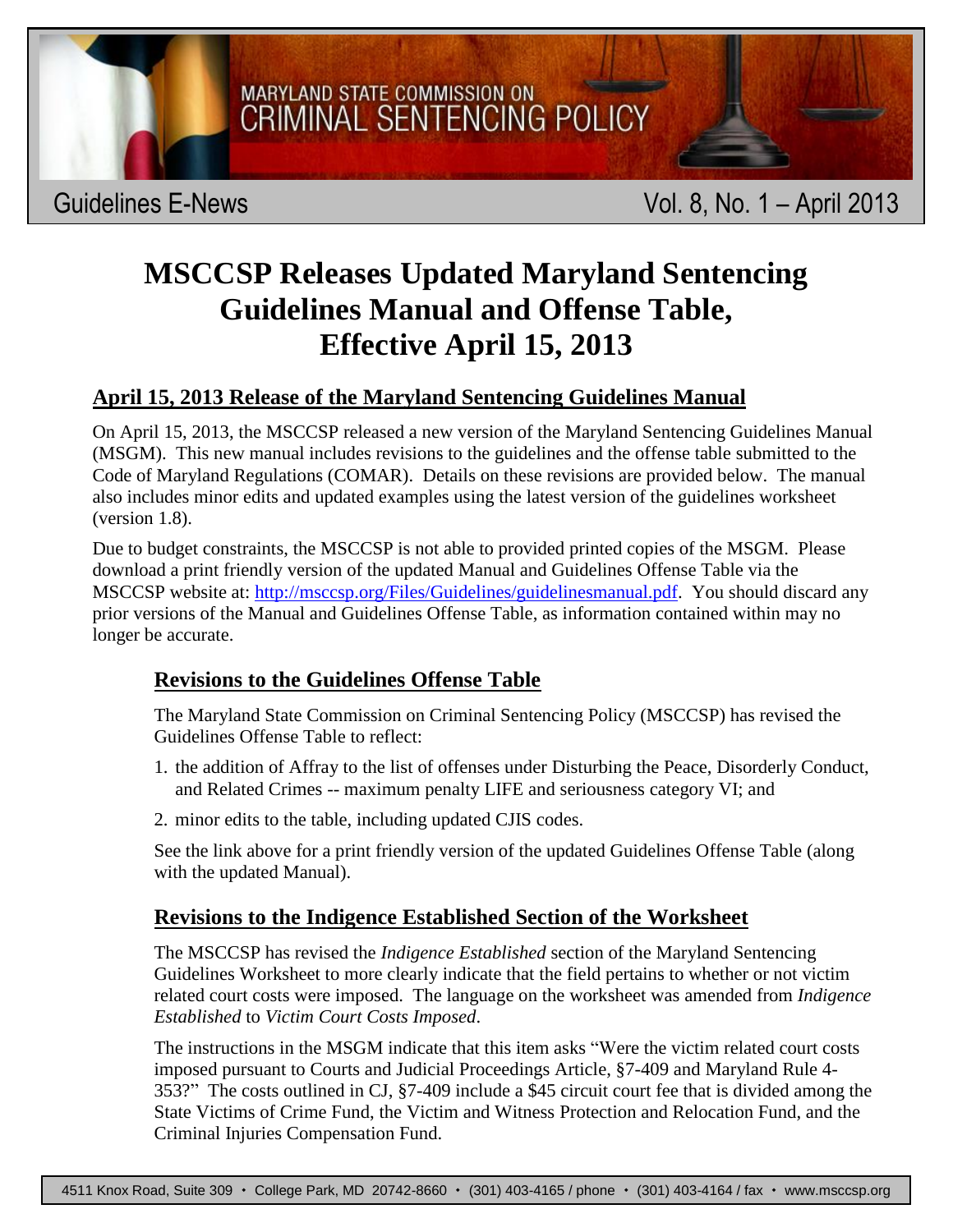This question should be answered regardless of whether the case involved a direct victim because the victim related court costs are expected to be imposed for all crime types, including drug offenses.

A copy of the revised worksheet (version 1.8) with the changed language highlighted is attached. The above revision to the worksheet is effective immediately, but do not discard your current supply of worksheets. Please use all existing worksheets before placing a new order.

#### **Revisions to the Victim Information Section of the Worksheet**

The MSCCSP has also revised the *Victim Information* section of the Maryland Sentencing Guidelines Worksheet. These changes are detailed below.

- 1. *CICB Cost Imposed* question was removed from the guidelines worksheet, as it was redundant with the *Victim Court Costs Imposed* question noted on the previous page.
- 2. *Victim Unavailable* question was changed to *Victim Non-participation*. The instructions in the MSGM indicate that this question should also be answered YES if the victim did not participate, was not located, did not maintain contact with involved parties, or waived his/her rights.
- 3. *NRF* question was changed to *Victim Notification Form*, as this latter term is regularly used by prosecutors and is more clearly understood to represent the Crime Victim Notification & Demand for Rights form. Few are familiar with the *NRF* abbreviation; as a result, this question was often left blank.
- 4. *No Contact with Victim* question was changed to *No Contact Requested* to more clearly indicate that this question is asking "Did victim or State make a request that defendant have no contact with victim?"
- 5. Added *No Contact Ordered* question to the guidelines worksheet. The purpose of this question is to distinguish whether a judge ordered the defendant to have no contact with the victim, as opposed to whether a request for no contact was made by the victim or the State.

A copy of the revised worksheet (version 1.8) with the changed language highlighted is attached. The above revisions to the worksheet are effective immediately, but do not discard your current supply of worksheets. Please use all existing worksheets before placing a new order.